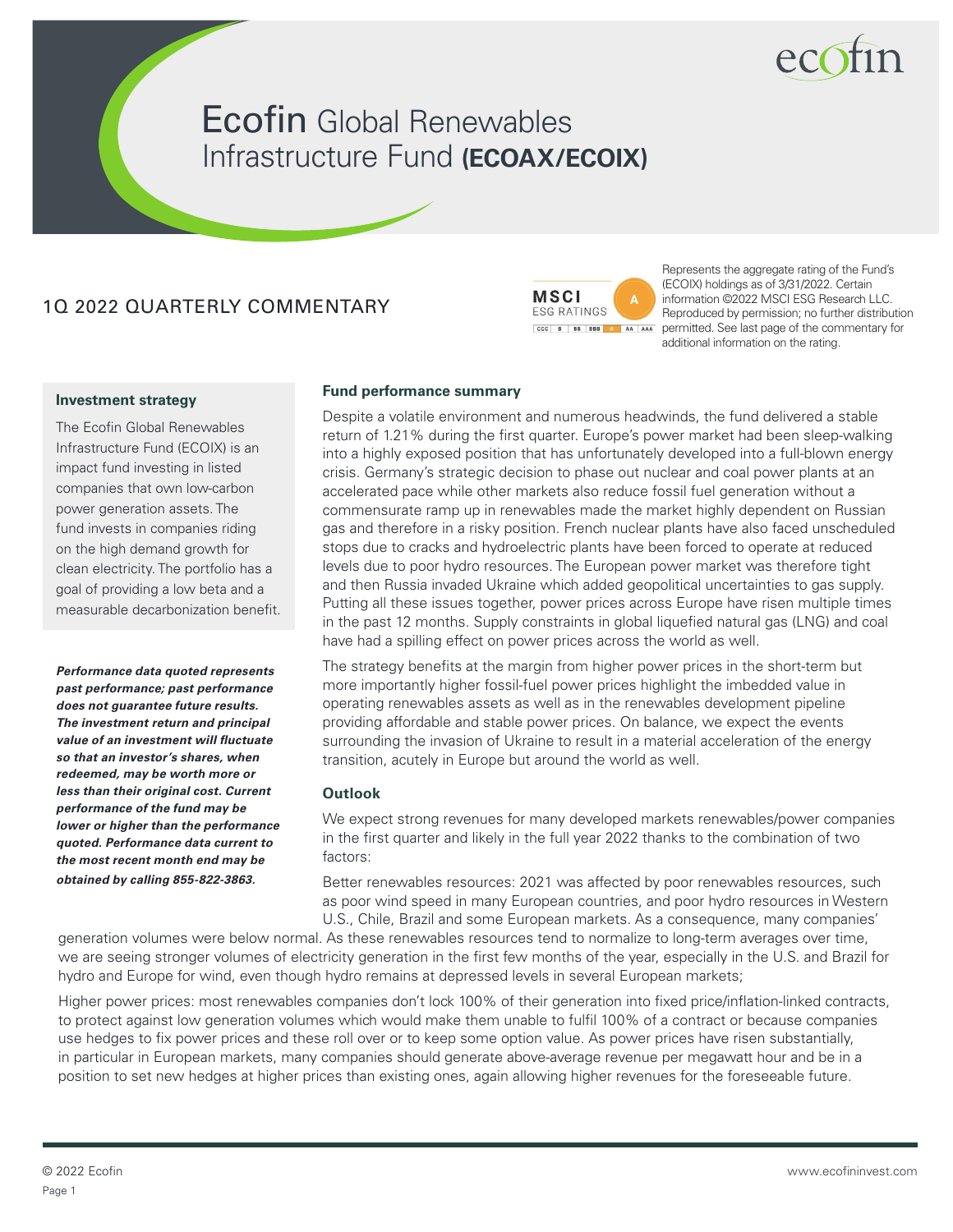

We also expect an acceleration in renewables development activity as countries and companies want to ensure their security of supply at a predictable price. For instance, the EU wants to 'frontload' the "Fit-for 55" plan by increasing the deployment rate of renewables by 20% and adding 80GW for green hydrogen.

The macro environment remains a source of potential stress as inflation, interest rates, supply chain disruption and geopolitical tensions create a much tougher asset development environment for the companies we invest in. It is a supply issue and not a demand issue: as much as demand for renewables is strong and developers have pricing power, the industry is experiencing delays coming from bottlenecks (slow permitting process, equipment availability, shipping disruption). In the near-term, the elevated merchant power prices, higher contract prices and better generation volumes should more than offset all these issues and we expect 2022 to be a record year for most companies.

At a time when the broader economy is affected by growth concerns and margin pressure, the secular growth in renewables and visibility on cash flows they provide become more sought-after attributes.

#### **Impact**

- Clear calculable impact in terms of CO2 emissions avoided
- Effective displacement of dirty electricity generation by the cleaner generation of portfolio constituents

\$1 million investment implies the **avoidance of 438 tonnes of carbon per year**

**Equivalent to the emissions from:**

- 398 round-trip flights from New York to Los Angeles
- 

#### **Top 5 Contributors**

Drax Group plc (equity swap)

Constellation Energy

Greencoat UK Wind Plc

Brookfield Renewable

Elia Group

#### **Bottom 5 contributors**

China Suntien Green Energy

EDP

NextEra Energy Inc.

Sunrun Inc

Scatec ASA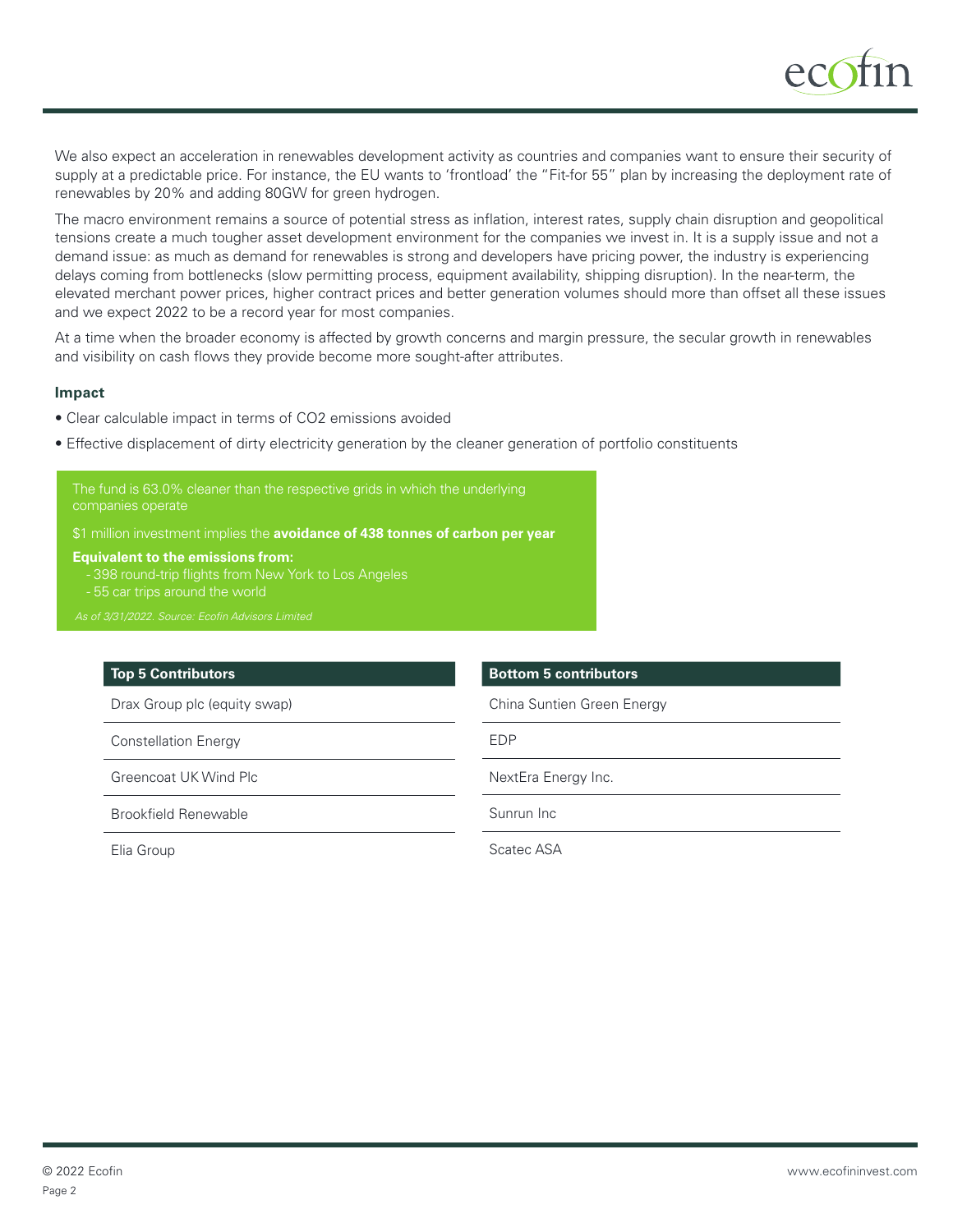

#### **Top 10 holdings** (as of 3/31/2022) **Portfolio** (as of 3/31/2022)

| 1. NextEra Energy Inc.                  | 6.7%  |
|-----------------------------------------|-------|
| 2. ERG S.p.A.                           | 5.8%  |
| 3. Transalta Renewables Inc.            | 5.8%  |
| 4. Drax Group plc (equity swap)         | 5.7%  |
| 5. China Longyuan Power Group Corp Ltd  | 5.4%  |
| 6. Constellation Energy Corporation     | 5.2%  |
| 7. Acciona Energias Renovables, S.A.    | 5.2%  |
| 8. NextEra Energy Partners, LP          | 5.1%  |
| 9. Atlantica Sustainable Infrastructure | 5.0%  |
| 10. Edison International                | 4.8%  |
| <b>Ten largest holdings</b>             | 54.6% |



*Due to rounding, totals may not equal 100%.*

### **Performance** Total returns before taxes (as of 3/31/2022)

|                 |                                             | Monthly as of 3/31/2022 |                        | Quarterly as of 3/31/2022 |        |           |           |                     |
|-----------------|---------------------------------------------|-------------------------|------------------------|---------------------------|--------|-----------|-----------|---------------------|
|                 | Class                                       | Month                   | Calendar<br><b>YTD</b> | 3<br>Month                | year   | 3<br>year | 5<br>year | Since<br>inception* |
| <b>ECOIX</b>    | Institutional                               | 6.79%                   | 1.21%                  | 1.21%                     | 7.06%  | 20.66%    | 16.45%    | 14.72%              |
| <b>ECOAX</b>    | A Class (excluding load)                    | 6.79%                   | 1.12%                  | 1.12%                     | 6.71%  | 20.40%    | 16.18%    | 14.45%              |
| <b>ECOAX</b>    | A Class (maximum load)                      | 0.88%                   | $-4.40%$               | $-4.40%$                  | 0.87%  | 18.15%    | 14.88%    | 13.45%              |
| <b>SPGTINNT</b> | S&P Global<br>Infrastructure Index (Net TR) | 5.83%                   | 7.27%                  | 7.27%                     | 15.86% | 7.16%     | 6.76%     | 7.13%               |
| <b>SPGTINTR</b> | S&P Global Infrastructure Index (TR)        | 5.90%                   | 7.47%                  | 7.47%                     | 16.73% | 8.05%     | 7.70%     | 8.07%               |

*\*11/2/2015. Note: For periods over one year, performance reflected is for the average annual returns. See page 4 for additional performance disclosure.*

<sup>1</sup> The fund's expense ratios are 0.96% and 1.12% for the Institutional and A Class Shares, respectively.

*Performance data quoted represents past performance; past performance does not guarantee future results. The investment return and principal value of an investment will fluctuate so that an investor's shares, when redeemed, may be worth more or less than their original cost. Current performance of the fund may be lower or higher than the performance quoted. Performance data current to the most recent month end may be obtained by calling 855-822-3863.*

*Performance data shown reflecting the A Class (maximum load) reflect a sales charge of 5.50%. Performance data shown "excluding load" does not reflect the deduction of the maximum sales load. If reflected, the load would reduce the performance quoted. The returns for Class A are prior to its inception date are those of the Institutional shares that have been recalculated to apply the estimated fees and expenses, net of any fee and expense waivers.*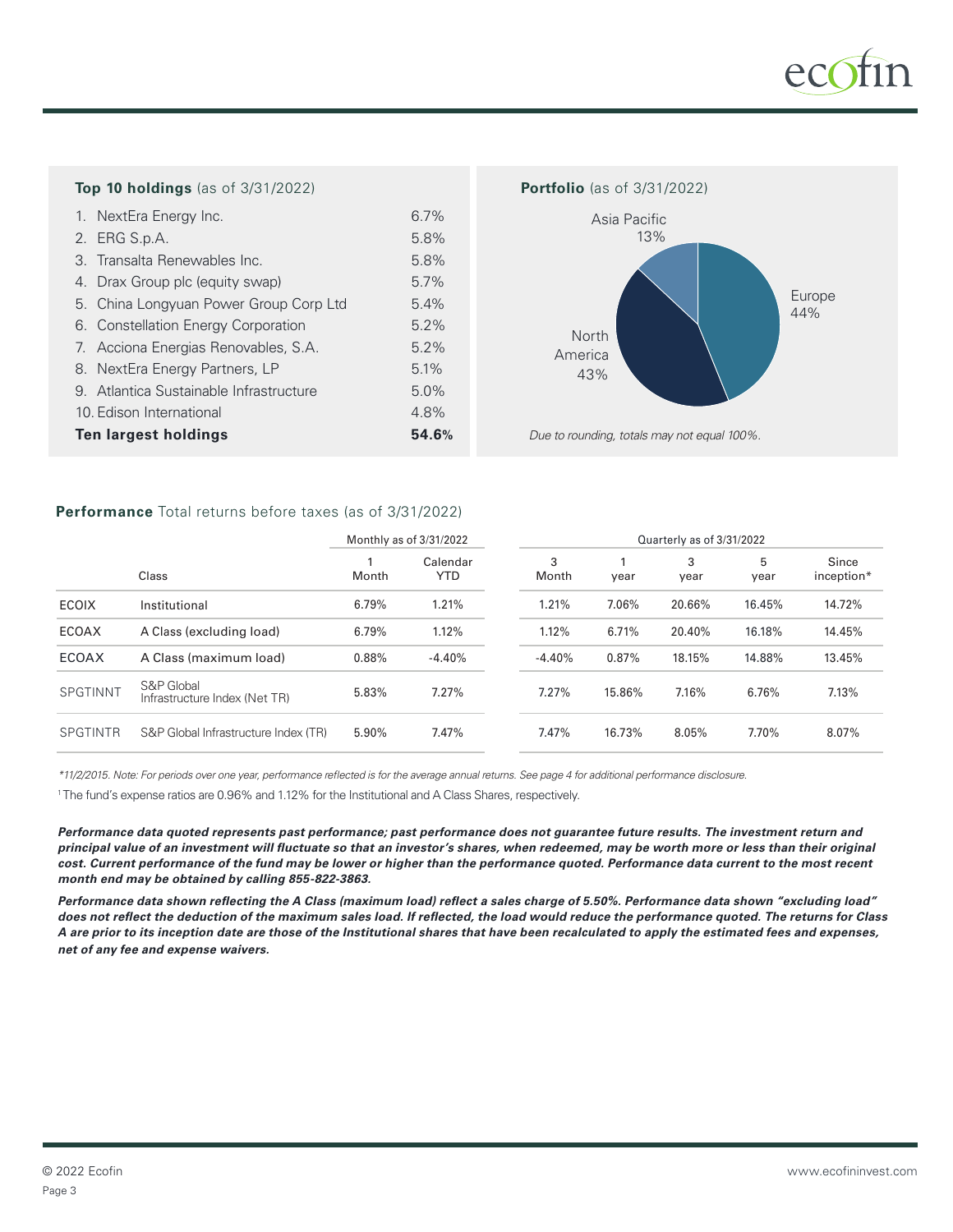

Prior performance shown above for the period prior to the Fund's reorganization as a mutual fund is for the Ecofin Global Renewables Infrastructure Fund Limited, established in November 2015 (which later changed its name to the Tortoise Global Renewables Infrastructure Fund Limited in May 2019), (the "Predecessor Fund"), an unregistered Cayman Islands limited liability company. The Predecessor Fund was reorganized into the this mutual fund by transferring substantially all of the Predecessor Fund's assets to this mutual fund in exchange for Institutional Class shares of this mutual fund on August 7, 2020, the date that the Fund commenced operations (the "Reorganization"). The Predecessor Fund has been managed in the same style as the Fund. The Sub-Adviser served as the investment adviser to the Predecessor Fund and will be responsible for the portfolio management and trading for the Fund. Each of this mutual fund's portfolio managers was a portfolio manager of the Predecessor Fund at the time of the Reorganization. This mutual fund's investment objective, policies, guidelines and restrictions are, in all material respects, the same as those of the Predecessor Fund.

The above information shows the returns of the commingled Predecessor Fund since its inception in November 2015. The performance of the commingled Predecessor Fund represents that of its Early Investor Shares, which are similar to the Fund's Institutional class but, at a point in time, were subject to performance and other fees. Prior to the launch of the fund, the Predecessor Fund reported official NAV on Wednesdays. The historical net return of the Predecessor Fund was adjusted to a calendar month end in the presentation above using the nearest weekly official valuation point and the returns and expense accruals were rolled forward. From its inception through the date of the Reorganization, the Predecessor Fund was not subject to certain investment restrictions, diversification requirements and other restrictions of the Investment Company Act of 1940, as amended (the "1940 Act") or Subchapter M of the Internal Revenue Code of 1986, as amended (the "Code"), which, if they had been applicable, might have adversely affected the Predecessor Fund's performance. After the Reorganization, the Fund's performance will be calculated using the standard formula set forth in rules promulgated by the SEC, which differs in certain respects from the methods used to compute total return for the Predecessor Fund.

Index performance reflects no deduction for fees, expenses, or taxes. The S&P Global Infrastructure Index is designed to track 75 companies from around the world chosen to represent the listed infrastructure industry while maintaining liquidity and tradability. The net total return (Net TR) version of the index, reinvests regular cash dividends at the close on the ex-date after the deduction of applicable withholding taxes. The total return (TR) version of the index reinvests regular cash dividends at the close on the ex-date without consideration for withholding taxes. The MSCI World Utilities Index is a free float-adjusted market capitalization-weighted index that is designed to measure the equity market performance of developed markets in the utilities sector. The S&P Global Clean Energy Index provides liquid and tradable exposure to 30 companies from around the world that are involved in clean energy related businesses. The index comprises a diversified mix of clean energy production and clean energy equipment & technology companies.

A basis point is a unit equal to 1/100th of 1% and used to denote the change in a financial instrument.

Capital expenditures (Capex) are funds used by a company to acquire, upgrade, and maintain physical assets such as property, plants, buildings, technology, or equipment.